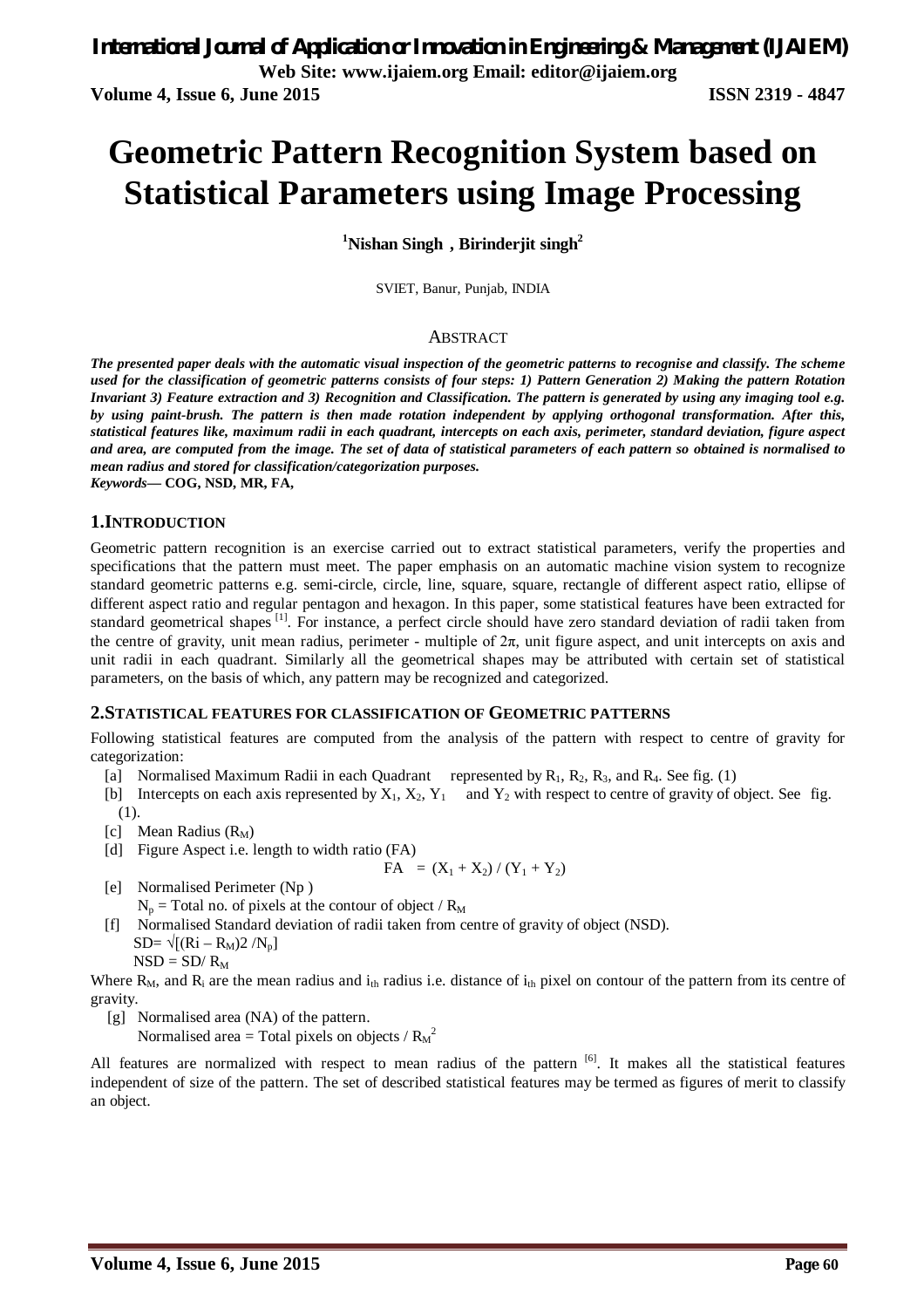# *International Journal of Application or Innovation in Engineering & Management (IJAIEM)* **Web Site: www.ijaiem.org Email: editor@ijaiem.org**

**Volume 4, Issue 6, June 2015 ISSN 2319 - 4847**



**Fig. 1** Pattern Statistical Parameters

 $R_1 R_2 R_3$  and  $R_4$  represent normalized maximum radii in each quadrant and  $X_1 X_2 Y_1$  and  $Y_2$  represent intercepts on each axis.

### **3.pattern generation**

Geometric patterns are generated using Paint-Brush tool with white background and black colored pattern. The image is stored in 256 grey levels BMP format of size 256 x 256 pixels unit. This results in binary image with white background and black colored pattern of interest.

### **4.ALGORITHM : FEATURE EXTRACTION**

**1) Centre of Gravity:** All features are extracted with respect to centre of gravity (COG) of the object of interest. The COG is obtained by weight – averaging method  $^{[3]}$ .

$$
Gx = (1/N) \sum Xi
$$
  
And  

$$
Gy = (1/N) \sum Yi
$$

Where (Gx,Gy) is the co-ordinate of COG and (Xi,Yi) and 'N' are the co-ordinates of ith pixel and total no. of pixel on the object respectively.

2) **Contour Extraction:** Contour of the object is extract by using the Robert's operator <sup>[10]</sup>: Following 3x3 kernel is used for contour extraction:

| $P_i$                         | $P_1$ | $P_2$ | $P_3$ | $P_4$ |
|-------------------------------|-------|-------|-------|-------|
| Blackground Color = W (White) |       |       |       |       |
| Pattern Color = B (Black)     |       |       |       |       |
| Contour Color = C             |       |       |       |       |
| Algorithm:                    |       |       |       |       |
| If P1 - P0 != 0               |       |       |       |       |
| Or P2 - P0 != 0               |       |       |       |       |
| Or P3 - P0 != 0               |       |       |       |       |
| Or P4 - P0 != 0               |       |       |       |       |
| Or P5 - P0 != 0               |       |       |       |       |
| Or P5 - P0 != 0               |       |       |       |       |
| Or P6 - P0 != 0               |       |       |       |       |
| Or P6 - P0 != 0               |       |       |       |       |
| Or P7 - P0 != 0               |       |       |       |       |
| Or P8 - P0 != 0               |       |       |       |       |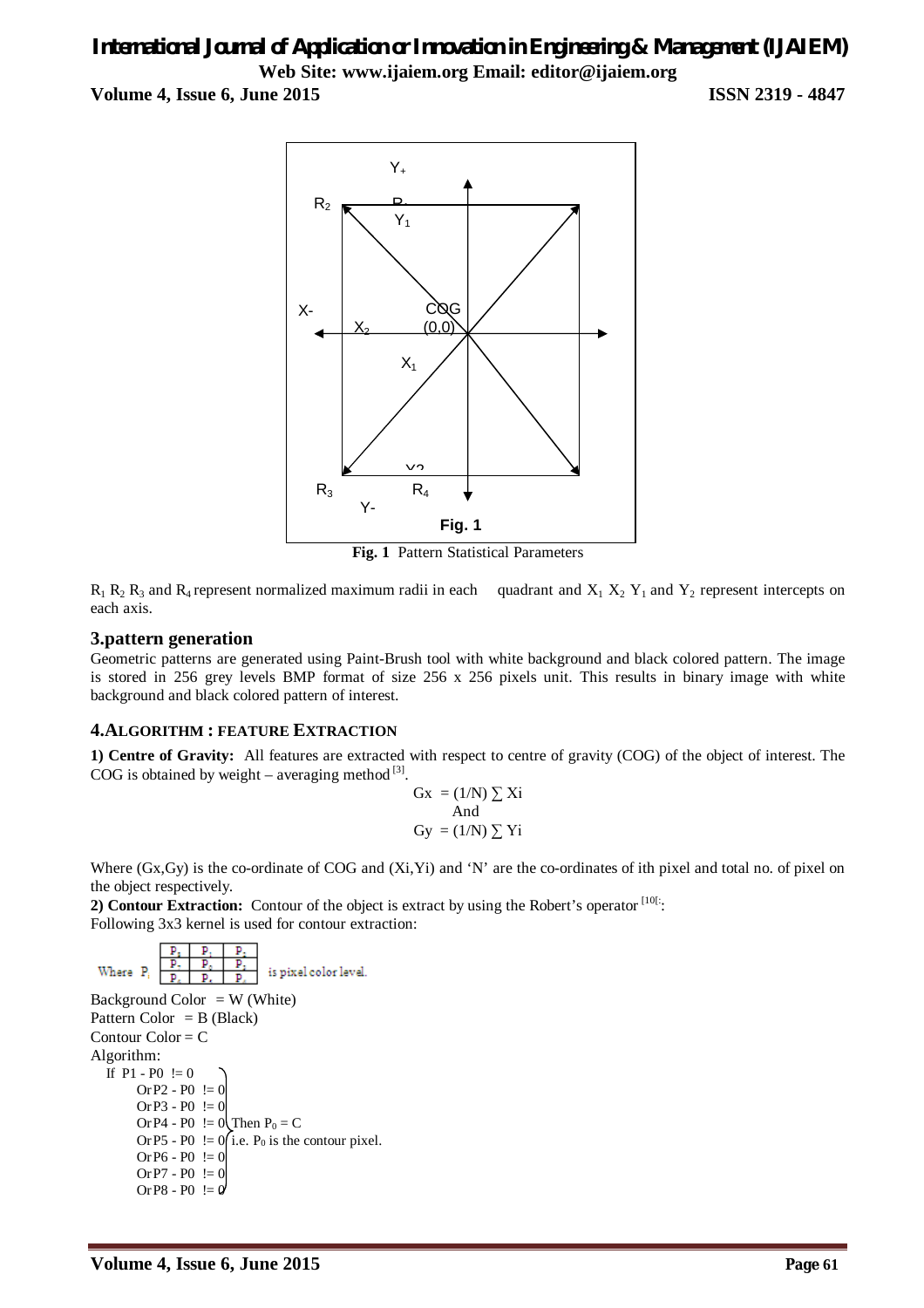# *International Journal of Application or Innovation in Engineering & Management (IJAIEM)* **Web Site: www.ijaiem.org Email: editor@ijaiem.org Volume 4, Issue 6, June 2015 ISSN 2319 - 4847**

**3) Rotation Invariant:** After COG and contour extraction, a X-Y co-ordinate system is established taking COG as origin (0,0). This makes the established co-ordinate system for each image pattern, position invariant. Also, the coordinate system is made rotation invariant  $^{[7]}$  so that if the object is rotated by an angle say  $\alpha$  (angle of rotation of object axis), the features are not changed for the same object. This is achieved by using the following orthogonal transformation of rotation:



Where  $(X', Y')$  is the new co-ordinate when axis is rotated at an angle  $\alpha$ , with respect to old  $(X, Y)$  Co-ordinate axis<sup>[5]</sup>.

As now the co-ordinate system is position invariant and rotation invariant, the statistical features, as described in section II can be computed from the pattern. The data for various standard geometrical shapes and some irregular shapes has been computed and compiled in a table given in next section.

**4) Radii Computation:**Radii are computed using the following coordinate formula:

$$
R = \sqrt{{(G_x - X_1)}^2 + (G_y - Y_1)^2}
$$

Where  $(G_x, G_y)$  and  $(X_1, Y_1)$  are coordinates of COG and pixel on contour of the pattern. Similarly, intercepts on each axis are computed by following the pixels on contour and COG.

Mean Radius is determined by:

Mean Radii  $R_M = (1 / N) \sum R_i$ , where N is the total no. pixels on contour.

Maximum and Min. radii in each quadrant are computed by comparison method computationally.



| Table - 1 : Standard Geometrical Patterns Parameters obtained after computation using Image Processing |  |
|--------------------------------------------------------------------------------------------------------|--|
|--------------------------------------------------------------------------------------------------------|--|

| Class no.      | Rl    | R2    | R3    | R4    | хı    | X2    | Yl    | Y2    | NP    | <b>NSD</b> | FA    | NA    |
|----------------|-------|-------|-------|-------|-------|-------|-------|-------|-------|------------|-------|-------|
| Square         | 1.209 | 1.222 | 209ء  | 1.201 | 0.841 | 0.840 | 0.841 | 0.842 | 6.802 | 0.025      | 1.000 | 2.998 |
| Circle         | 1.030 | 1.032 | 1.030 | 1.034 | 0.994 | 1.012 | 1.021 | 1.022 | .862  | 0.014      | 1.000 | 3.141 |
| Pentagon       | 1.276 | .234  | 221   | 1.206 | .830  | 0.862 | 1.266 | 0.864 | 7.642 | 0.111      | 0.801 | 2.986 |
| Hexagon        | 1.070 | .062  | 1.050 | 1.041 | 0.962 | 0.950 | 0.958 | 0.958 | 7.642 | 0.033      | 1.008 | 3.126 |
| 6. Half Circle | 1.392 | .430  | 1.211 | 1.164 | .164  | 1.211 | 0.531 | 0.722 | .667  | 0.233      | 1.902 | 2.588 |
| 7 Eq. Triangle | .080  | 1.122 | 1.562 | .468  | .010  | 1.032 | 1.088 | 0.526 | 8.846 | 0.260      | 2.364 | 2.341 |

### **5) Recognition**

The recognition process is based on rules made on the basis of analysis of data for different patterns. The data for some standard geometrical patterns and some irregular actual patterns found on material's surface are given in table 1 and 2 respectively.

A software program for computing the above has been developed that can compute all the above mentioned statistical parameters for a given pattern and tubulize them. If a pattern other than the stored one is observed, it is added to the